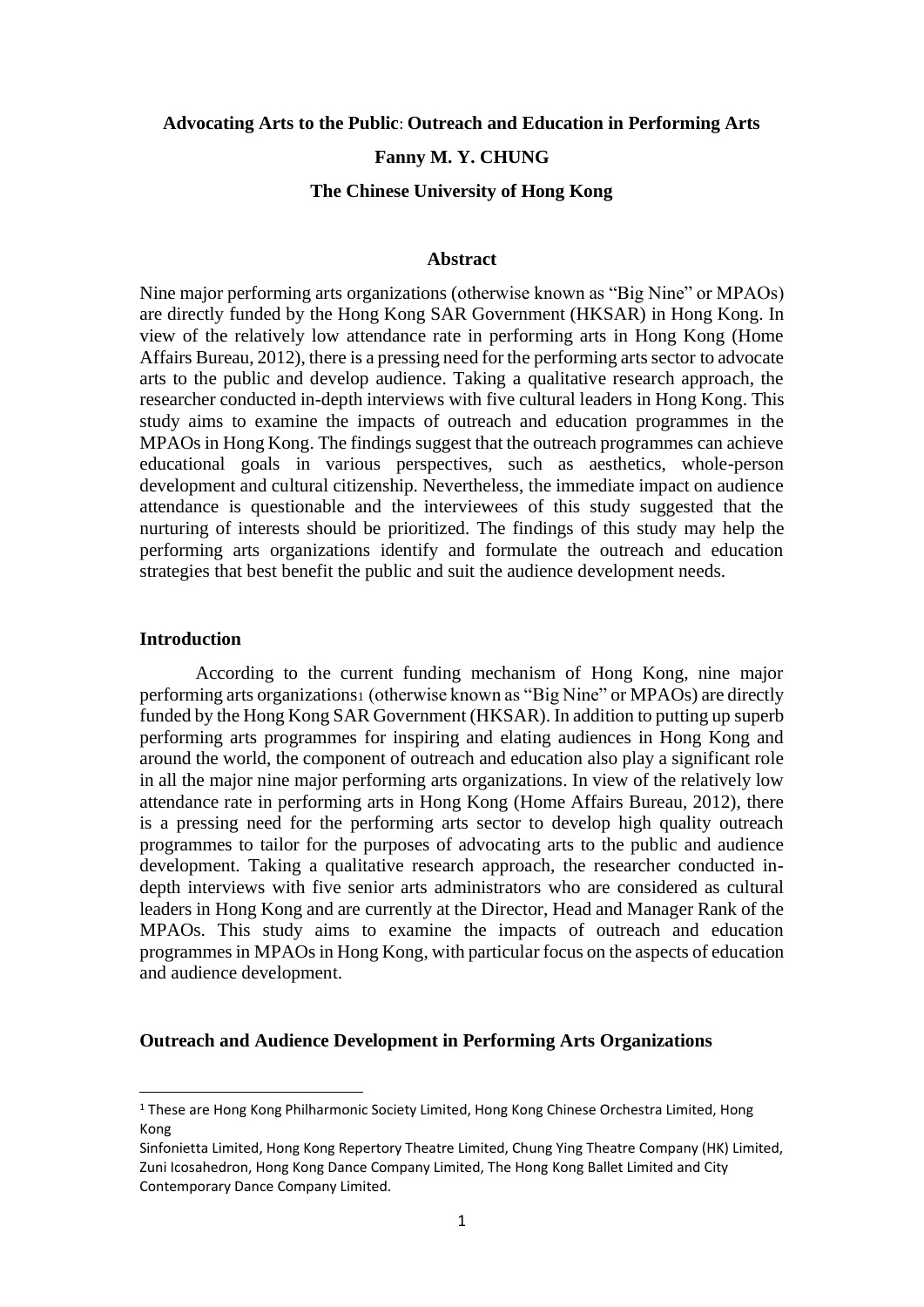The term "Outreach" refers to any efforts that seeks to ensure the greatest possible impact of arts productions on artists and audiences, as well as the efforts to reach new audiences and to educate the community about the beauty and value of arts (Bradaric, 2007). Scholars have made attempts to define the underlying meaning of audience development. Maitland (2000) defined audience development as a planned process which involved building a relationship between an individual and the arts; Single (1991) defined audience development as building larger audiences through a combination of promotion, publicity, marketing, communications, education and outreach; and Australian Council (2015) defined it as a strategic, dynamic and interactive process of making the arts accessible. Single (1991) further suggested that the focus of audience development should not be only on the quantity, but also the quality which is indeed of utmost importance. According to Kawashima's (2000) conceptual framework, there are four types of audience development, namely (i) Cultural Inclusion; (ii) Extended marketing; (iii) Taste Cultivation; and (iv) Audience Education.

In view of the decreasing number of audience and the increasing competition among leisure activities, arts establishments in the globe have focused increasingly on audience development (Scollen, 2009). "Test Drive the Arts" was a one-year audience development programs in Australia, that provided participants with two complimentary tickets to attend one live performance. Participants were invited to attend the second performance with discounted rate and the third performance with other incentives such as a complimentary drink. Another audience development programme was named "Talking Theatre", providing participants with three complimentary tickets to attend three live performances which vary in style and content. Participants were then invited to attend future performances with occasional incentives. Both audience development programmes receive positive results, with an average of 30% of the participants purchased tickets after the programs.

# **Method**

Taking a qualitative approach, the data was gathered via semi-structured interviews with the cultural leaders in Hong Kong. Convenience sampling was adopted in this study in which five senior arts administrators of the nine MPAOs in Hong Kong at the rank of Director, Head and Manager were invited for the interviews. The qualitative data collected was analysed based on Hachiya's (2001) conceptual framework of Arts Education.

## **Results**

# *To what extent do the outreach and education in the performing arts institutions make impacts on the participants (if any), in terms of education?*

The qualitative data collected was analysed based on Hachiya's (2001) conceptual framework of Arts Education. It was identified from the findings that there exists three layers of significance of arts education in the Outreach and Education of the performing arts organization:

*• Layer 1: "cultivate aesthetic appreciation as well as increasing their perception of the arts" – feeling of enjoyment; increased interest; development of knowledge; and enhanced understanding in the arts.*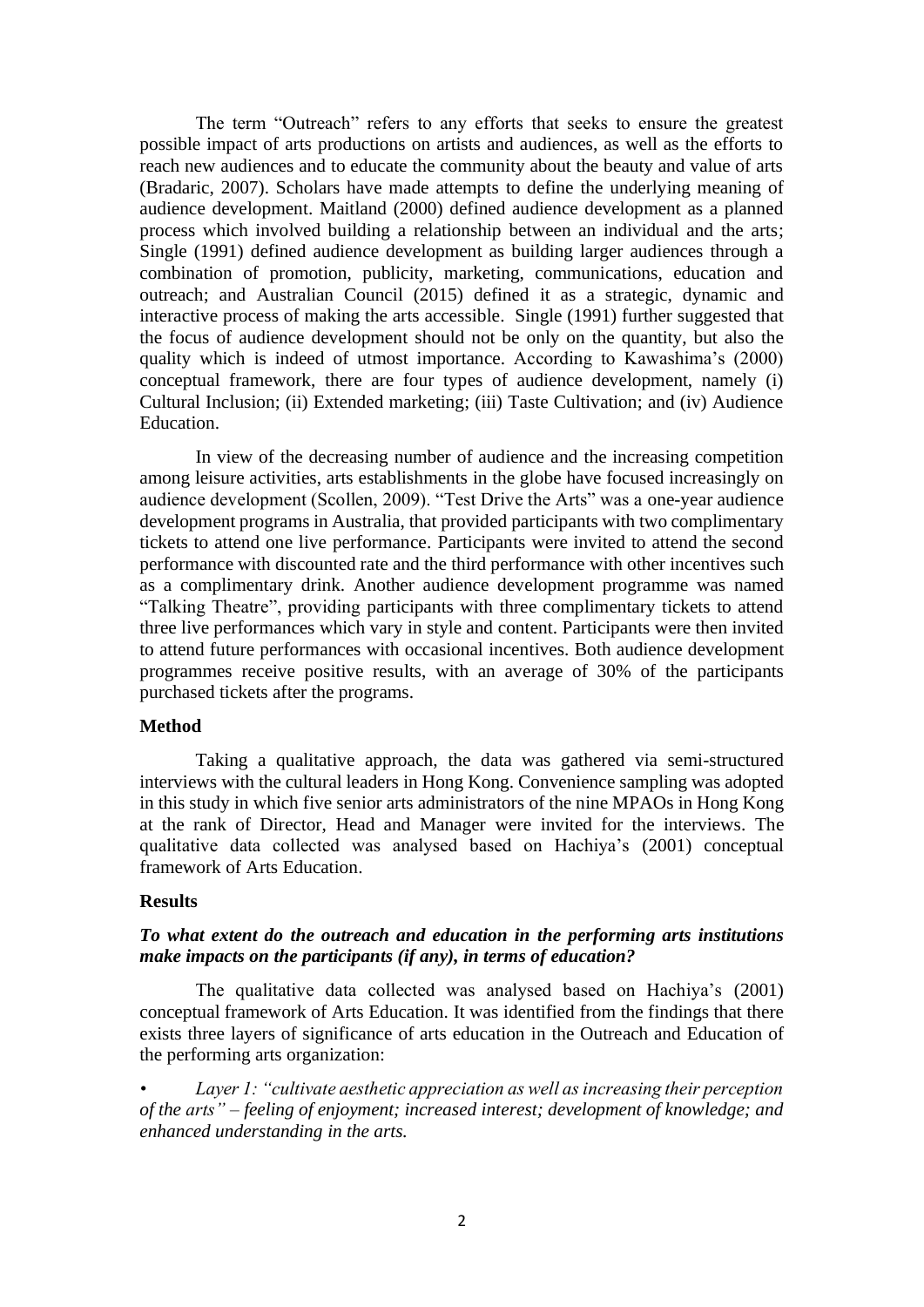*• Layer 2: "contribute to students' total development" - being a better man; improved ethic quality; enhanced mental health and physical condition; and acquired knowledge and generic skills through the learning of arts (e.g. language, social and communication, cognitive and physical development.*

*• Layer 3: "develop cultural citizenship, and preparing people to be competent and responsible members of their cultural communities" – development of sense of responsibilities in the community, greater understanding of self and society; improved human quality; enhanced cultural and national identity; and enhanced ethics and moral values.*

# **To what extent do the efforts of outreach and education make authentic impacts on the audience development (i.e. the number of audience) of the performing arts organizations (if any)?**

All the interviewees in this study suggested that it is hard to quantify and measure the effectiveness of outreach and education programmes in terms of audience building, though they all recognize the value of outreach and education programmes in promoting the arts and their organizations. Interviewee 1 said, "It is difficult to measure the results of audience building. It might require a longer time to see the result". Interviewee 2 said,

It is hard to quantify [the impacts on box office]. We can keep track of the number of tickets purchased by our members, but it's hard to measure how many tickets each of our members has purchased after they joined as a member, especially the URBRIX system cannot provide these statistical data for us.

On the other hand, however, all the interviewees in this study have noted the increased interests among the participants through outreach programmes. Such increased interests may have positive impacts on audience building in the medium and long term. Other benefits brought by outreach programmes as revealed in this study include increased opportunities for the sponsorship and donation for the organizations due the nature of education.

## **Discussion**

### **Impacts of Outreach in Performing Arts Organizations**

The results of this study clearly indicated the significance of outreach programmes in the performing arts organizations, particularly in terms of educational value. Importantly, the results also indicate the provision of educational programmes in the arts in these informal settings can fill the gap of the formal education system, from the perspectives such as resources, variety, and artistry. All the arts administrators in this study suggested that there is no evidence on whether or to what extent their outreach and education programmes have made impacts on audience building, despite they all acknowledge the meaning and value of outreach programmes in the performing arts organizations. It is hard to quantify and map how the resources allocated to outreach programmes have contributed to audience building. As noted by one of the interviewees of this study, "We can check how many tickets have been sold to our members, but we can't measure how many tickets were sold after they become our members, especially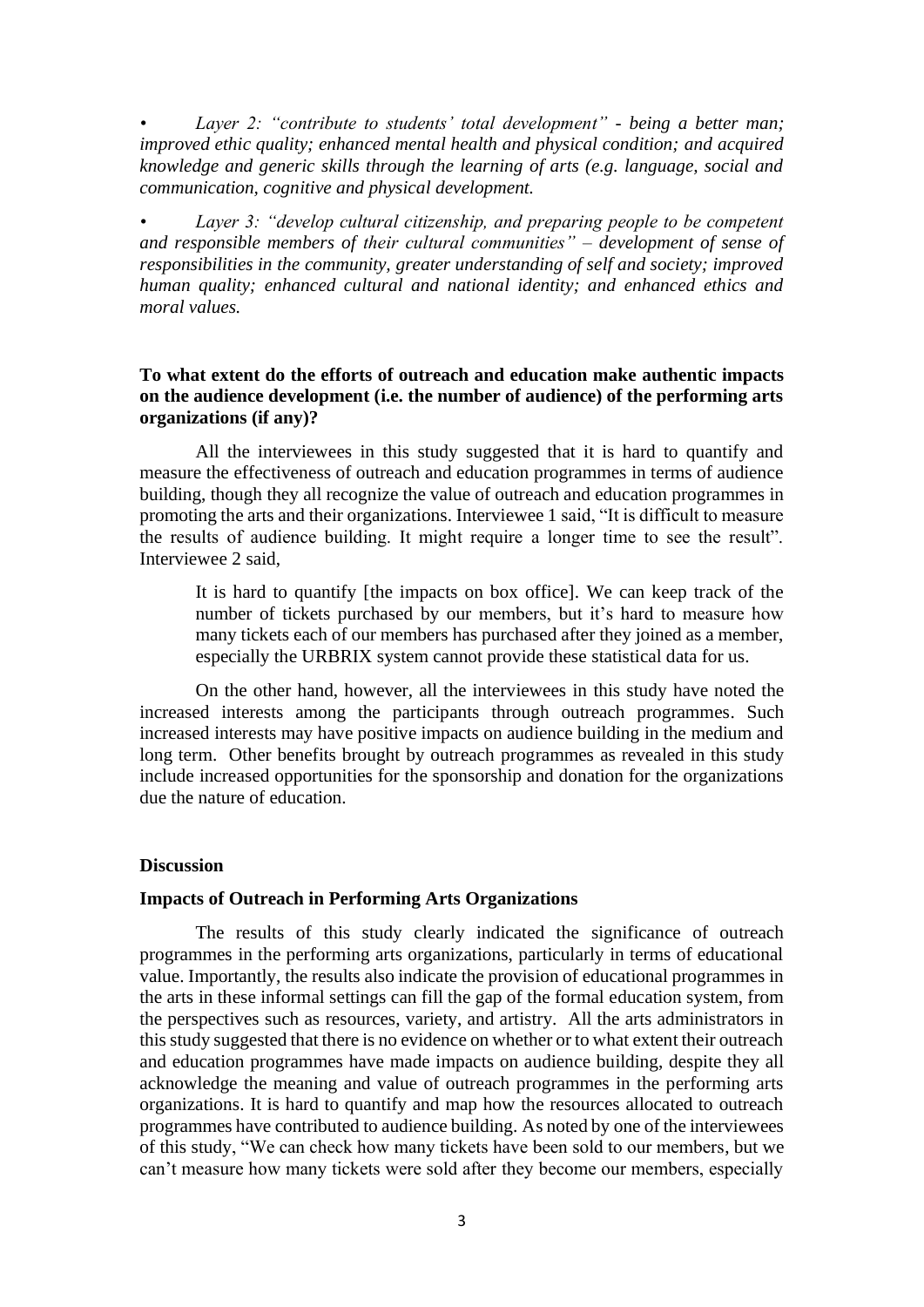URBRIX can't provide such figures for us to study and keep track of". In fact, the cultivation of interests in the arts should be a long-term process. It is hard to measure without tracking records of students' life in longitudinal studies. With the awareness of such uniqueness of the arts, this implies that the performing arts organizations should continue to dedicate their efforts and resources with a long-term vision to develop not only audience for their group, but also audience for the arts industry as a whole. For the medium term, the performing arts organizations can continue to further broaden their membership mechanism for promoting loyalty and participation in the arts. Such purchasing and audience behaviours within the membership mechanism may provide the arts organizations with relatively traceable and quantifiable ground for future developing.

### **Collaboration among Performing Arts Organizations**

This study has revealed the powerful impacts of creativity- and play-based outreach programmes. For example, the participants of SMILE and MUSE UP organized by the Chung Ying Theatre Company enhanced participants' development in their critical reasoning capabilities and sensitivity towards the society respectively. These could be evidenced by the performances and community services demonstrated by the participants. The findings speak for collaboration among the performing arts organizations for creating interdisciplinary arts engagement opportunities. Fisher and Preece's (2002) study noted that performing arts events are complements rather than substitutes and even the more audience attend a specific art form, the more likely the audience will become committed to the other. This helps dispel the notion of competitions among performing arts organizations and therefore encourage the performing arts organizations to collaborate more closely together to optimize the building of audience and address the diverse needs and interests of the audience or potential audience.

# **Conclusion**

The findings of this study imply that the delivery of outreach programmes by performing arts organizations can achieve various perspectives of educational goals, which can fill the gaps of arts education in formal education of Hong Kong. Other benefits brought by outreach programmes include increased opportunities for the sponsorship and donation for the organizations due the appealing nature of education. Despite all the interviewees in this study suggested the great value of outreach and education programmes in the performing arts organizations, the authentic impact on box-office and audience building is still hard to measure and quantify. Nevertheless, nurturing interests in the arts and quality audience is a long-term process and, to this end, everyone has their own pace and path.

### **References**

Australia Council for the Arts (2015). *Arts Nation: An Overview of Australian Arts*. Sydney: Creative Commons.

Bradaric, S. J. (2007). *Making Connections: Education and Outreach in Non-Profit Theatre*. Hong Kong: University of Hong Kong.